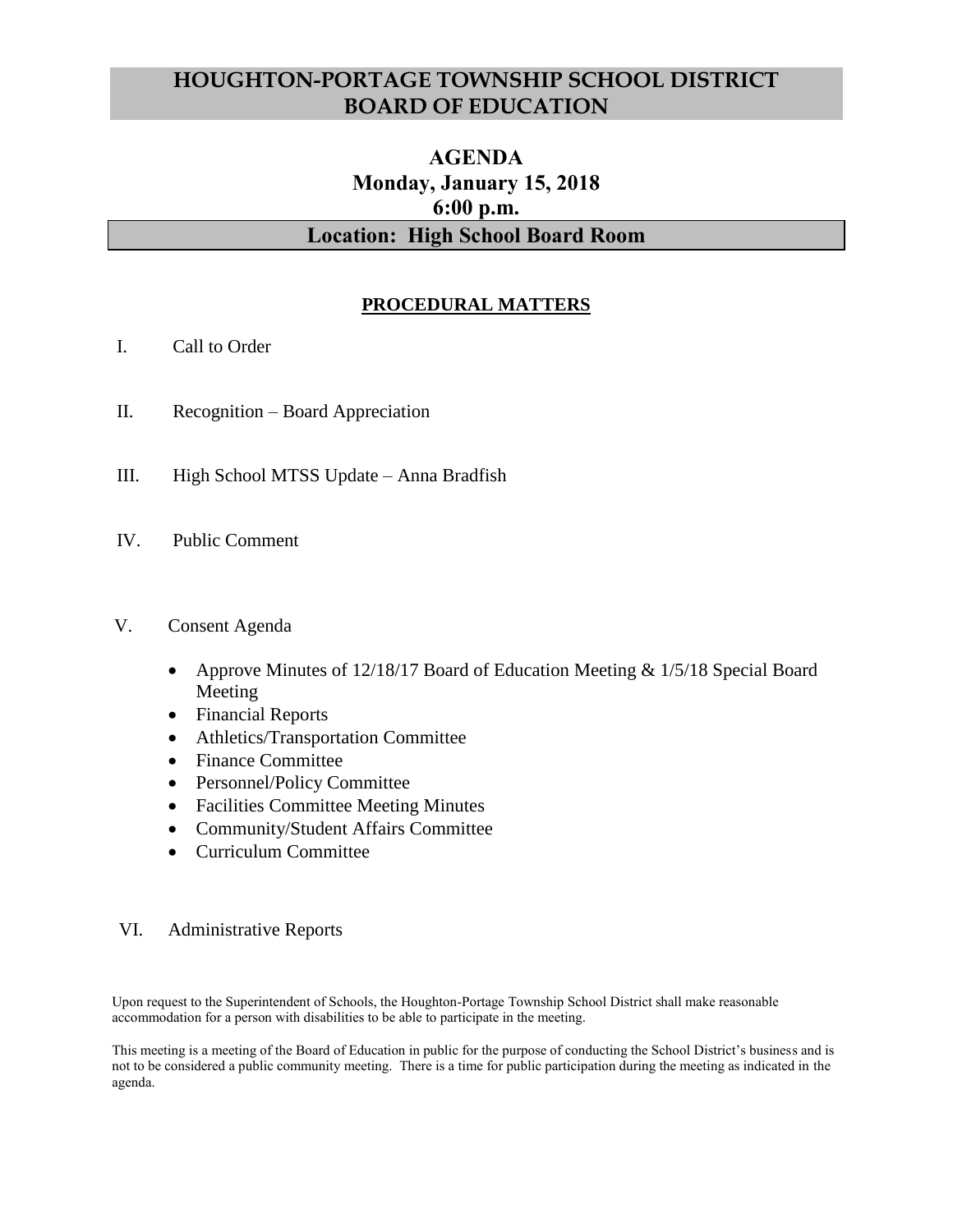## VII. MASB, MASA & CCASB Reports

#### VIII. Discussion Items

1. Election of Officers & Committee Assignments

#### IX. Action Items

- 1. Approval of By-Laws
- 2. Election of Officers
- 3. Resolution Fixing Time, Date & Place of Monthly Meetings
- 4. Bank Signature Authorization
- 5. Resolution Authorizing Issuance and Sale of 2018 Refunding Bonds

### X. Other Concerns or Public Comment

XI. Adjournment

Upon request to the Superintendent of Schools, the Houghton-Portage Township School District shall make reasonable accommodation for a person with disabilities to be able to participate in the meeting.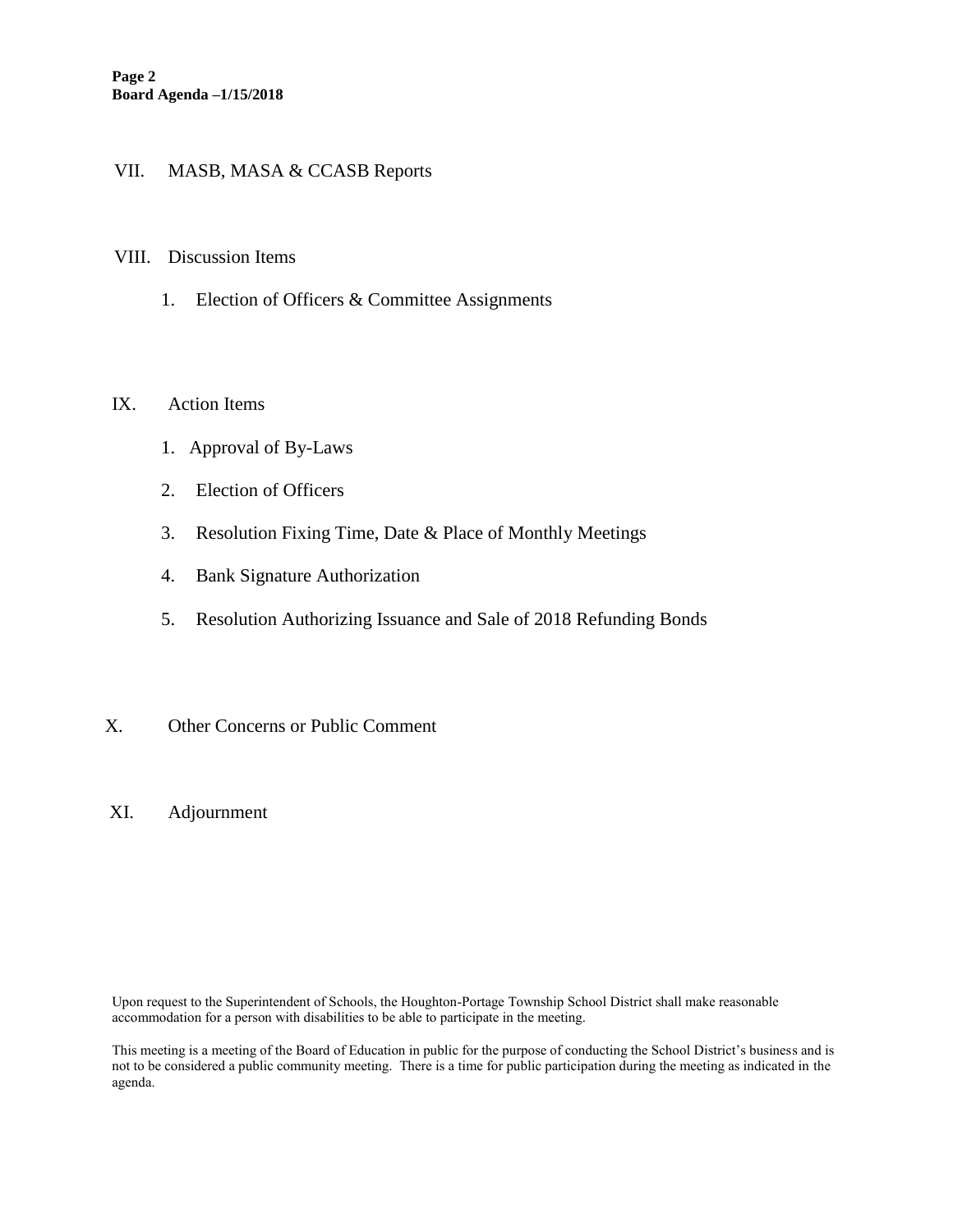## **DISCUSSION ITEMS**

#### **1. Election of Officers & Committee Assignments**

At the time of the Board meeting, Board members will typically engage in a discussion regarding election of officers and committee assignments. The president of the Board historically has made the decision with regard to these assignments.

## **ACTION ITEMS**

#### **1. Approval of By-Laws**

Enclosed in your packet is a list of By-Laws from Section 0000 of the Policy Manual.

#### **2. Election of Officers**

At the time of the Board meeting, I will discuss the election of officers.

#### **3. Resolution Fixing Time, Date & Place of Monthly Meetings**

At the time of the Board meeting, I will ask that the Board approve the following the time, date and place for monthly Board meetings. If we adhere to our past schedule, the meetings would be held on the third Monday of the month, at 6:00 p.m., in the high school board room. Listed below are the dates according to this schedule:

| February 19 | August 20    |
|-------------|--------------|
| March 19    | September 17 |
| April 16    | October 15   |
| May $21$    | November 19  |
| June 18     | December 17  |
| July 16     | January 21   |

Upon request to the Superintendent of Schools, the Houghton-Portage Township School District shall make reasonable accommodation for a person with disabilities to be able to participate in the meeting.